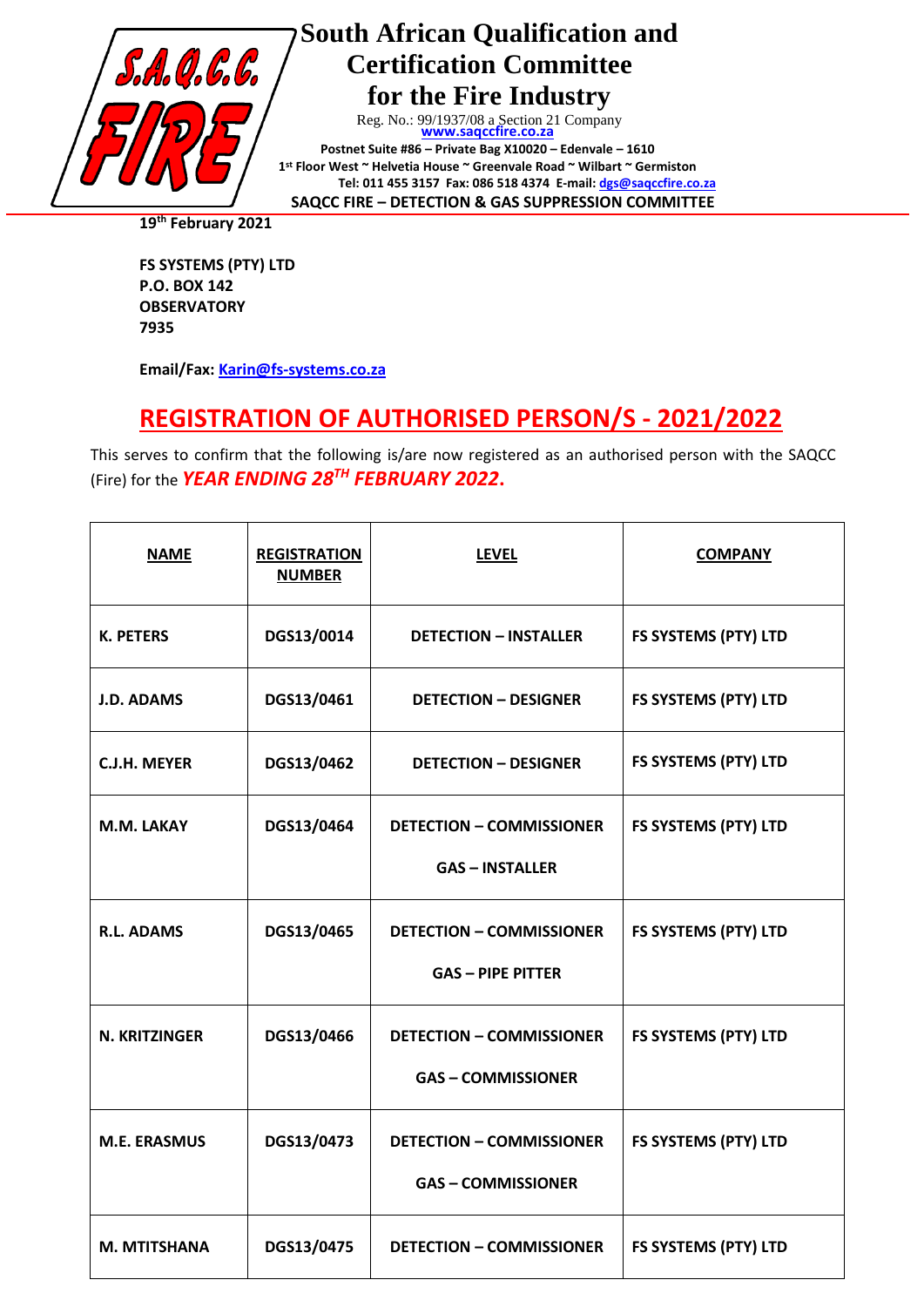| W.C. THOMPSON            | DGS13/0476 | <b>DETECTION - INSTALLER</b>                                   | <b>FS SYSTEMS (PTY) LTD</b> |
|--------------------------|------------|----------------------------------------------------------------|-----------------------------|
| <b>G.S. JACKSON</b>      | DGS13/0477 | <b>DETECTION - CABLER</b>                                      | <b>FS SYSTEMS (PTY) LTD</b> |
| <b>M.S. KASU</b>         | DGS13/0478 | <b>DETECTION - INSTALLER</b>                                   | <b>FS SYSTEMS (PTY) LTD</b> |
| <b>C. GORDON</b>         | DGS13/0862 | <b>DETECTION - COMMISSIONER</b><br><b>GAS - INSTALLER</b>      | <b>FS SYSTEMS (PTY) LTD</b> |
| S. LESS                  | DGS13/0864 | <b>DETECTION - COMMISSIONER</b><br><b>GAS - COMMISSIONER</b>   | <b>FS SYSTEMS (PTY) LTD</b> |
| <b>Q.J. DANIELS</b>      | DGS13/0865 | <b>DETECTION - DESIGNER</b>                                    | <b>FS SYSTEMS (PTY) LTD</b> |
| <b>J.L. MILLER</b>       | DGS16/0022 | <b>DETECTION - COMMISSIONER</b>                                | <b>FS SYSTEMS (PTY) LTD</b> |
| L.J. SMITH               | DGS16/0023 | <b>DETECTION - COMMISSIONER</b>                                | <b>FS SYSTEMS (PTY) LTD</b> |
| <b>F. FAKIER</b>         | DGS17/0038 | <b>DETECTION - DESIGNER</b><br><b>DETECTION - COMMISSIONER</b> | <b>FS SYSTEMS (PTY) LTD</b> |
| <b>M. ABRAHAMS</b>       | DGS17/0055 | <b>DETECTION - CABLER</b>                                      | <b>FS SYSTEMS (PTY) LTD</b> |
| <b>B.F. BESTER</b>       | DGS17/0057 | <b>DETECTION - CABLER</b>                                      | <b>FS SYSTEMS (PTY) LTD</b> |
| <b>S. SAGE</b>           | DGS19/0075 | <b>DETECTION - COMMISSIONER</b>                                | <b>FS SYSTEMS (PTY) LTD</b> |
| <b>K. THOMPSON</b>       | DGS19/0076 | <b>DETECTION - COMMISSIONER</b>                                | <b>FS SYSTEMS (PTY) LTD</b> |
| M.M.<br><b>MQONGELWA</b> | DGS19/0093 | <b>DETECTION - CABLER</b>                                      | <b>FS SYSTEMS (PTY) LTD</b> |
| A. PHILLIPS              | DGS19/0094 | <b>DETECTION - CABLER</b>                                      | FS SYSTEMS (PTY) LTD        |